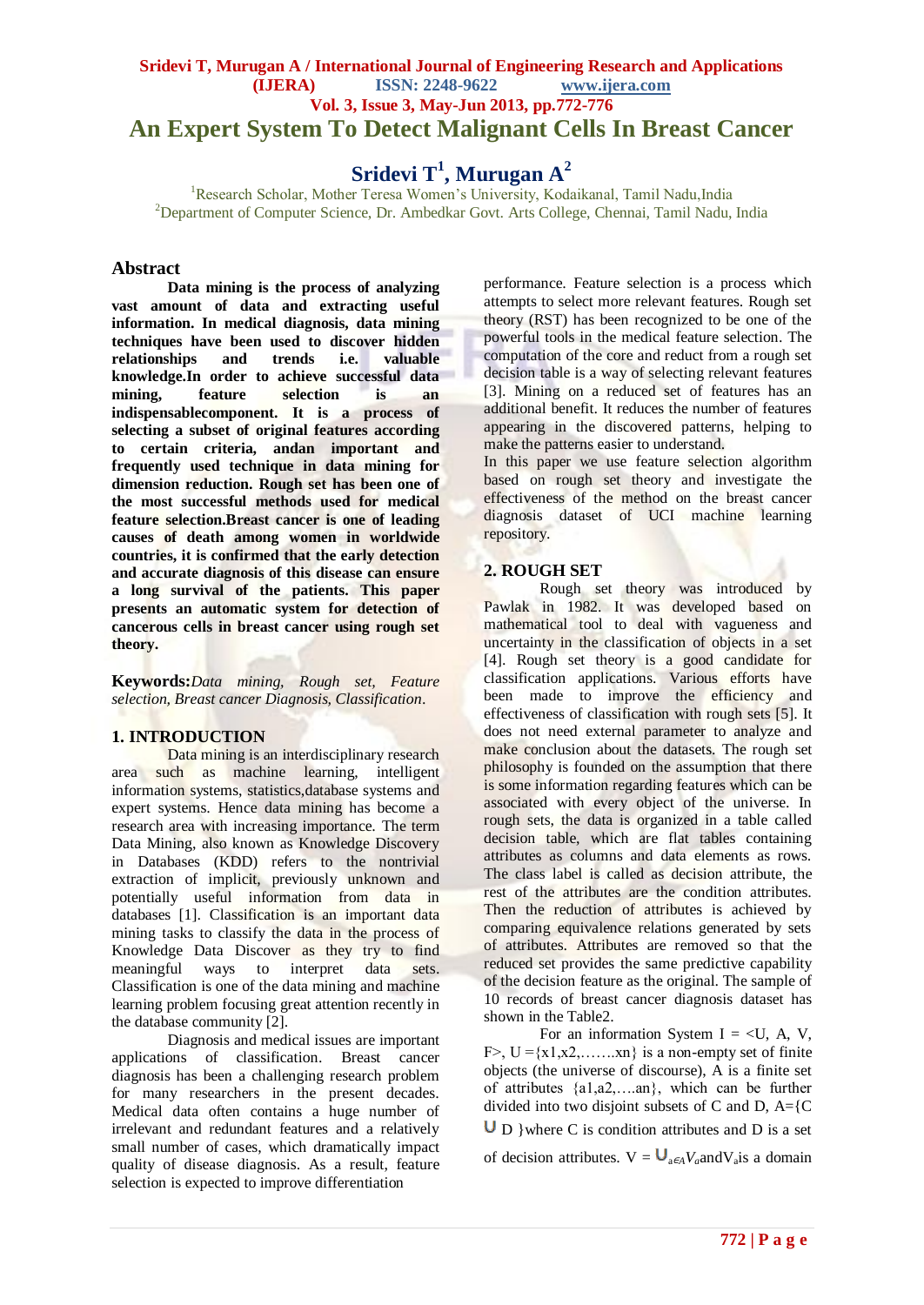of the attribute a, and F: U $\overline{X}$ A $\rightarrow$ V is the total decision function called the information function such that  $F(x,a) \in V_a$  for every a $\in A$ ,  $x \in U$ .

For every set of attributes  $P \subseteq A$ , an indiscernibility relation IND (P) is defined in the following way: two objects x and y are indiscernible by the set of

attributes P $\in$ A if and only if *f*(*x, q*) = *f*(*y, q*)  $\forall q \in P$ . The equivalence class of IND (P) is called elementary set in P because it represents the smallest discernible groups of objects. For any element x of U, the equivalence class of  $x \in IND$  (P) is represented as  $[x]_P$ . Rough set theory defines three regions based on the equivalent classes induces by the attribute values: lower approximation, upper approximation, and boundary.

The lower and upper approximations of a set  $P \subseteq U$ , are defined as

 $P(X) = \{x \in U / [x]_P \subseteq X\}$ 

 $P(X) = \{x \in U / [x]_P \cap X \neq \emptyset\}$ 

The boundary region is defined as:  $BND_{P}(X) = P(X) - P(X)$ .

It consists of those objects that can neither be ruled in nor ruledout as members of the target set *X*. The set is said to be rough if its boundary region is non-empty, otherwise the set is crisp. Assuming *P*  and  $Q$  are equivalence relations in  $U$ , the important concept positive region  $POS_{P}(Q)$  is defined as:

 $POS_{P}(Q) = U_{X \in U /Q}P(X)$ 

A positive region contains all objects of *U* that can be classified to classes of U/Q using the information in attributes P.

There often exist some condition attributes that do not provide any additional information about the objects in U in the information system. So, these

**Table 2: Sample instances of Breast Cancer data**

redundant attributes can be eliminated without losing essential information. A reduct attribute set is a minimal set of attributes from A that provided that the object classification is the same as with the full set of attributes. Given C and D⊆A, a reduct is a minimal set of attributes such that  $IND(C) = IND$ (D).

#### **3. METHODOLOGY**

|                    |  |  |  | Table 1: The detail of the nine attributes of |  |
|--------------------|--|--|--|-----------------------------------------------|--|
| breast cancer data |  |  |  |                                               |  |

| Label          | Attribute                          | Domain   |
|----------------|------------------------------------|----------|
|                |                                    |          |
| $\overline{A}$ | <b>Clump Thickness</b>             | $1 - 10$ |
| B              | <b>Uniformity of Cell Size</b>     | $1 - 10$ |
| $\overline{C}$ | Uniformity of Cell Shape           | $1 - 10$ |
| D              | <b>Marginal Adhesion</b>           | $1 - 10$ |
| E              | <b>Single Epithelial Cell Size</b> | $1 - 10$ |
| $\overline{F}$ | <b>Bare Nuclei</b>                 | $1 - 10$ |
| $\overline{G}$ | <b>Bland Chromatin</b>             | $1 - 10$ |
| H              | Normal Nucleoli                    | $1 - 10$ |
|                | <b>Mitoses</b>                     | $1 - 10$ |

#### **3.1 Dataset Description**

Breast cancer diagnosis data set has been taken from UCI machine learning repository [6]. The dataset contains 699 instances taken from needle aspirates from patients' breasts, where 16 instances have missing values, these are replaced by mean value, of which 458 cases belong to benign class and the remaining 239 cases belong to malignant class. Each record in the database has nine attributes. The nine attributes are listed in Table 1 are graded 1-10, with class attribute represented as 2 for benign and 4 for malignant cases.

Breast cancer is an uncontrolled growth of breast cells. A tumor can be benign (not dangerous to health) or malignant (has the potential to be dangerous).

| <b>Table 2: Sample instances of Breast Cancer data</b> |           |        |    |   |    |    |   |   |              |
|--------------------------------------------------------|-----------|--------|----|---|----|----|---|---|--------------|
| A                                                      | B         | $\sim$ | D  | E | F  | ٠Ť | H |   | <b>CLASS</b> |
|                                                        | $\bigcap$ |        |    |   |    |    |   |   |              |
|                                                        |           |        |    |   |    |    |   |   |              |
|                                                        |           |        |    |   |    |    |   |   |              |
|                                                        |           |        | 3  |   |    |    |   |   |              |
|                                                        |           |        |    |   |    |    |   |   |              |
| ິ                                                      |           |        | 10 |   |    |    |   | 4 |              |
|                                                        | $\Delta$  | h      | 4  | n |    |    |   |   |              |
|                                                        |           |        |    |   |    |    |   |   |              |
|                                                        |           |        |    |   |    |    |   |   |              |
| 10                                                     |           | −      |    |   | 10 |    |   |   |              |
|                                                        |           |        |    |   |    |    |   |   |              |

#### **3.2 Rough set based feature selection algorithm**

Our breast cancer diagnosis classifier is based on the concept of rough set theory using forward selection. It attempts to calculate a minimal reduct without exhaustively generating all possible subsets [7]. The problem or finding minimal reduct of an

information system has been the subject of much research [8]. It starts with an empty set of attributes. The best of the original attributes is determine and added to the set using the dependency  $\gamma_c(D) = POS_c(D)$  / Uwhere U is the cardinality of set U,  $POS<sub>c</sub>(D)$  called positive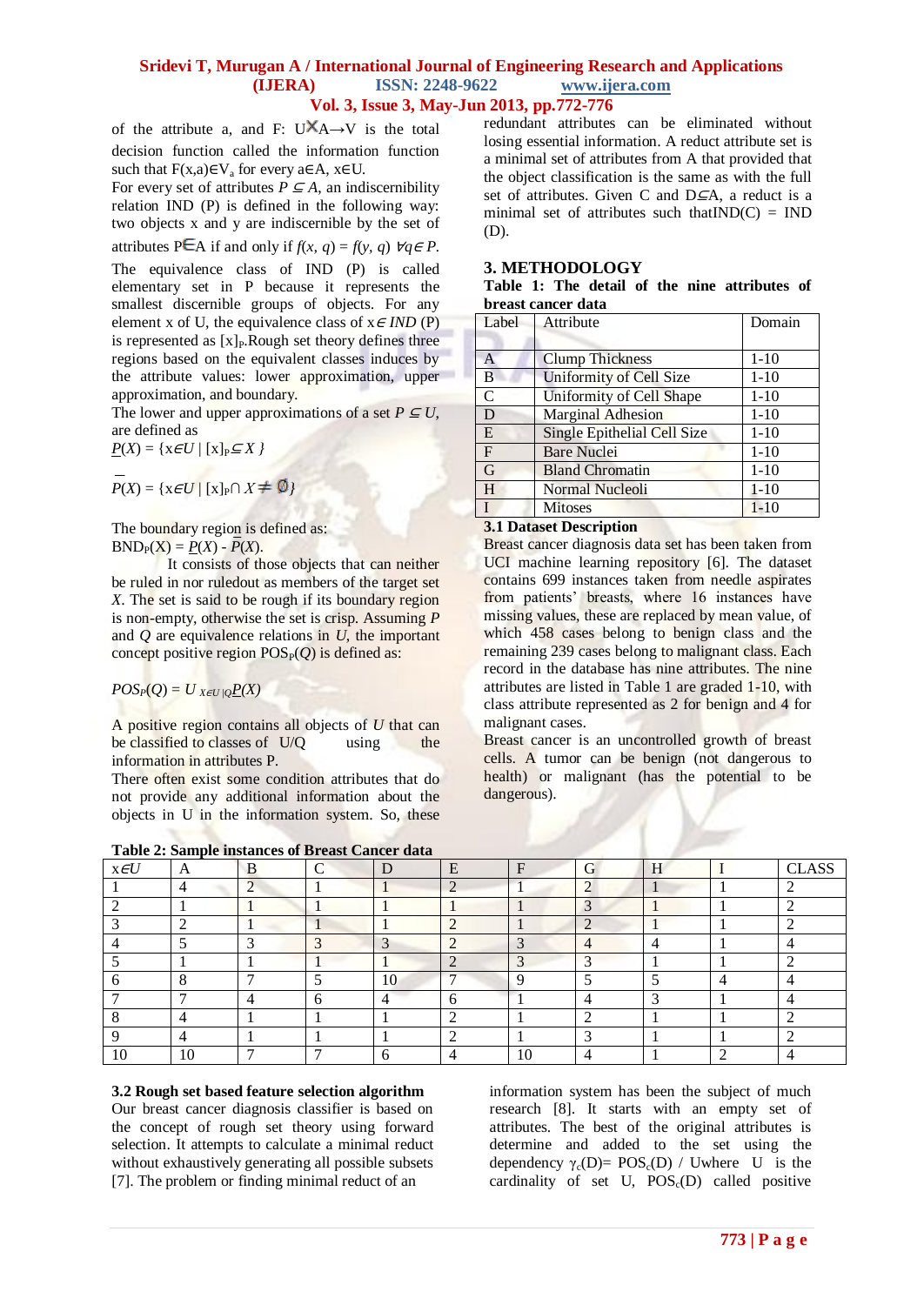region, is defined by  $POS_c(D) = U_{x \in U/D}(x)$ . At each subsequent iteration or step, the best (i.e. greatest increase in dependency) of the remaining original attributes is added to the set until the dependency of the reduct candidate equals the consistency of the dataset (1 if the dataset is consistent).

The reduction of attributes is achieved by comparing equivalence relation generated by sets of attributes. Attributes are removed so that the reduced set provides the same quality of classification as the original.

To evaluate the performance of the algorithm, we use classification accuracy of classifier. In order to

#### **4. EXPERIMENTAL ANALYSIS**

The rough set based attribute reduction algorithm has been implemented using MATLAB. It is used to eliminate the unimportant and redundant features. The reduced attribute set obtained for Breast cancer dataset with 100 instances is: {Uniformity of Cell Size, Uniformity of cell Shape, Bland Chromatin}. Breast cancer dataset with 350 instances is: {Clump Thickness,Uniformity of cell Shape, Marginal Adhesion, Bare Nuclei } and Breast cancer dataset with all 699 instances is :{Clump Thickness, Uniformity of cell Shape, Bare Nuclei, Bland Chromatin}.In this paper WEKA toolkit is used to make the observation more convincing, in this work, we use three phases with different number of instances.To evaluate the effectiveness of rough set based feature selection algorithm, we attempt to compare the classification accuracy of various classifier for three different record sets with instances 100,350 and the whole record set 699. Our reported accuracies are the mean of the ten accuracies from ten-fold cross-validation. This technique ensures that the training and test

sets are disjoint. In this paper BayesNet, NaiveBayes, RBFNetwork, MLP, SMO, IBK and J48 classifiers are used to compute the classification accuracies for three phases.

analyze the dataset with the data mining algorithms[9]. The toolkit is developed in Java and is open source software issued under the GNU General public License [10].

| <b>Table 4: Comparison Results for three different</b> |  |  |
|--------------------------------------------------------|--|--|
| numbers of instances                                   |  |  |

| Breast cancer<br>dataset<br>(BCD) | Instances | No.<br>of<br>attributes | No.<br>of<br>reduct |
|-----------------------------------|-----------|-------------------------|---------------------|
| <b>BCD</b> 1-100                  | 100       |                         |                     |
| <b>BCD 1-350</b>                  | 350       |                         |                     |
| <b>BCD 1-699</b>                  |           |                         |                     |

**Table 5: Classification accuracy for breast cancer data setwith reduced set of three different numbers of instances**

| 699 instances |
|---------------|
|               |
|               |
|               |
|               |
|               |
|               |
|               |
|               |



**Figure 1: Performance analysis of the three differentnumbers of instances with reduced attribute set**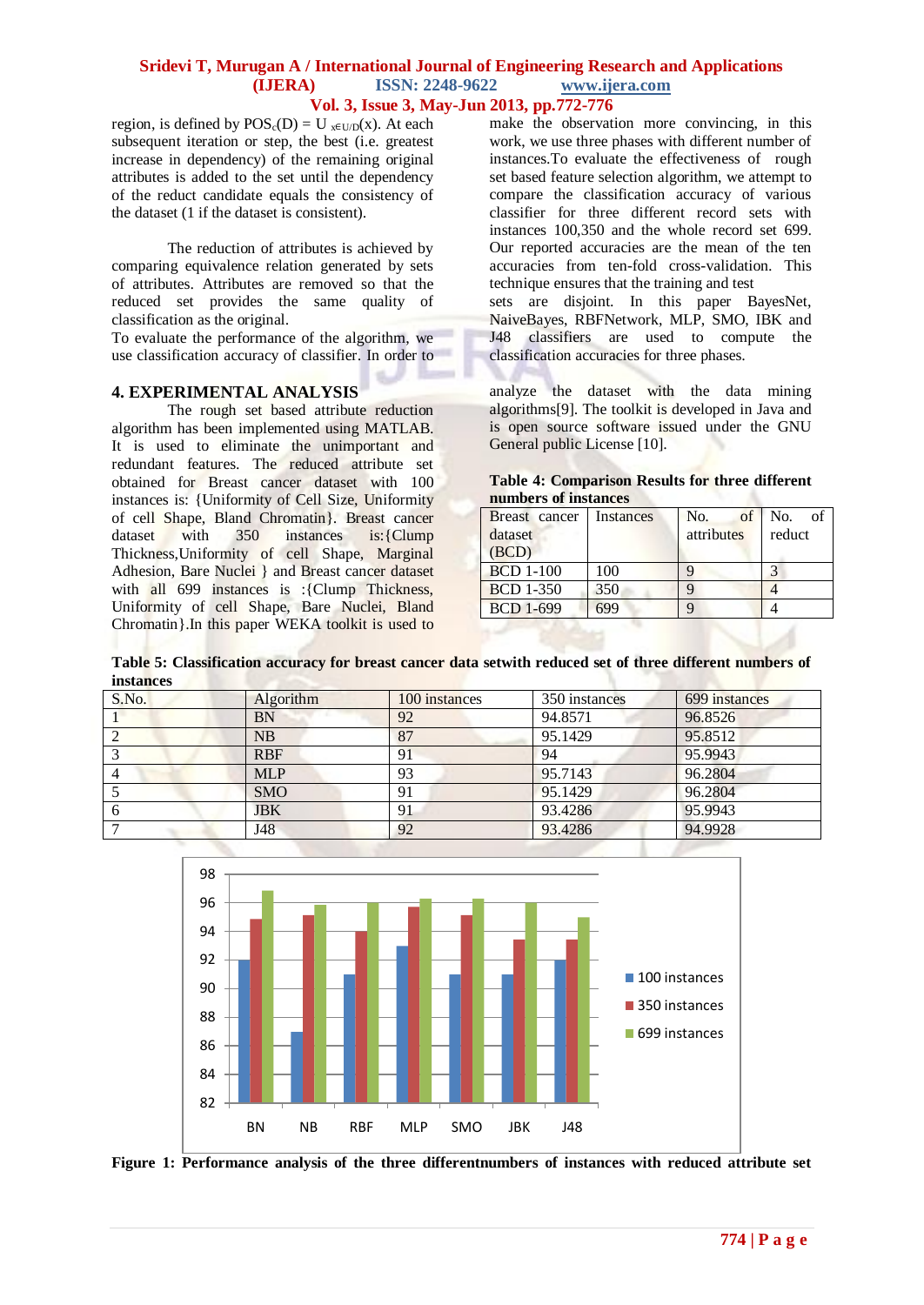**Root Mean-Squared Error:** The root mean square error calculates the differences between values predicted by a model and the values actually observed. It is used to measure the accuracy. It is ideal if it is small.

|  |  |  | Table 6: Comparison of Root Mean-Squared Error |  |
|--|--|--|------------------------------------------------|--|
|--|--|--|------------------------------------------------|--|

| S.No. | Classifier | 100 instances | 350 instances | 699 instances |
|-------|------------|---------------|---------------|---------------|
|       | BN         | 0.2592        | 0.2143        | 0.1683        |
|       | NB         | 0.2961        | 0.2048        | 0.1909        |
|       | <b>RBF</b> | 0.2868        | 0.2142        | 0.1814        |
|       | <b>MLP</b> | 0.2312        | 0.2159        | 0.1811        |
|       | <b>SMO</b> | 0.3           | 0.2204        | 0.1929        |
| 6     | JBK        | 0.2712        | 0.2528        | 0.1953        |
|       | J48        | 0.2702        | 0.2423        | 0.2107        |
|       |            |               |               |               |



#### **Figure 2:Comparison of root mean squared error**

The data set is implemented with the attribute reduction process. Out of all nine attributes, after evaluating the values the attribute set is reduced by {B,C,G} for 100 instances , {A,C,D,G} for 350 and (A,B,F,G} for all 699 instances. Based on classification techniques using 10 fold cross validation, it is clear that all classifiers show the higher accuracy in increasing number of instances.When the number of instances increases, through study the classifiers have the rich "experience", the error rate drop, and when instances increases to a certain degree, the number of attributes in reduced set is stability. It is depicted in Table 4 and Table 6. and indicates that the proposed algorithm is effective and efficient, especially for the large data sets.

#### **CONCLUSION**

In this paper, seven different classifiers are used for the classification of data. These techniques are applied on breast cancer diagnosis

data set with different numbers of instances. The<br>fundamental concept to take different concept to dimensionality is to analyze the performance of the discussed feature selection for small as well as large dataset. On the basis of comparison done over accuracy, the classifications with highest accuracy are obtained for large data sets. The experimental results show that the rough set based attribute reduction performs better attribute reduction on large data sets. Our approach shows an excellent performance, not only high classification accuracy, but also with respect to the number of features selected.

#### **ACKNOWLEDGEMENT**

To the maintainers of the UCI repository of machine learning databases.